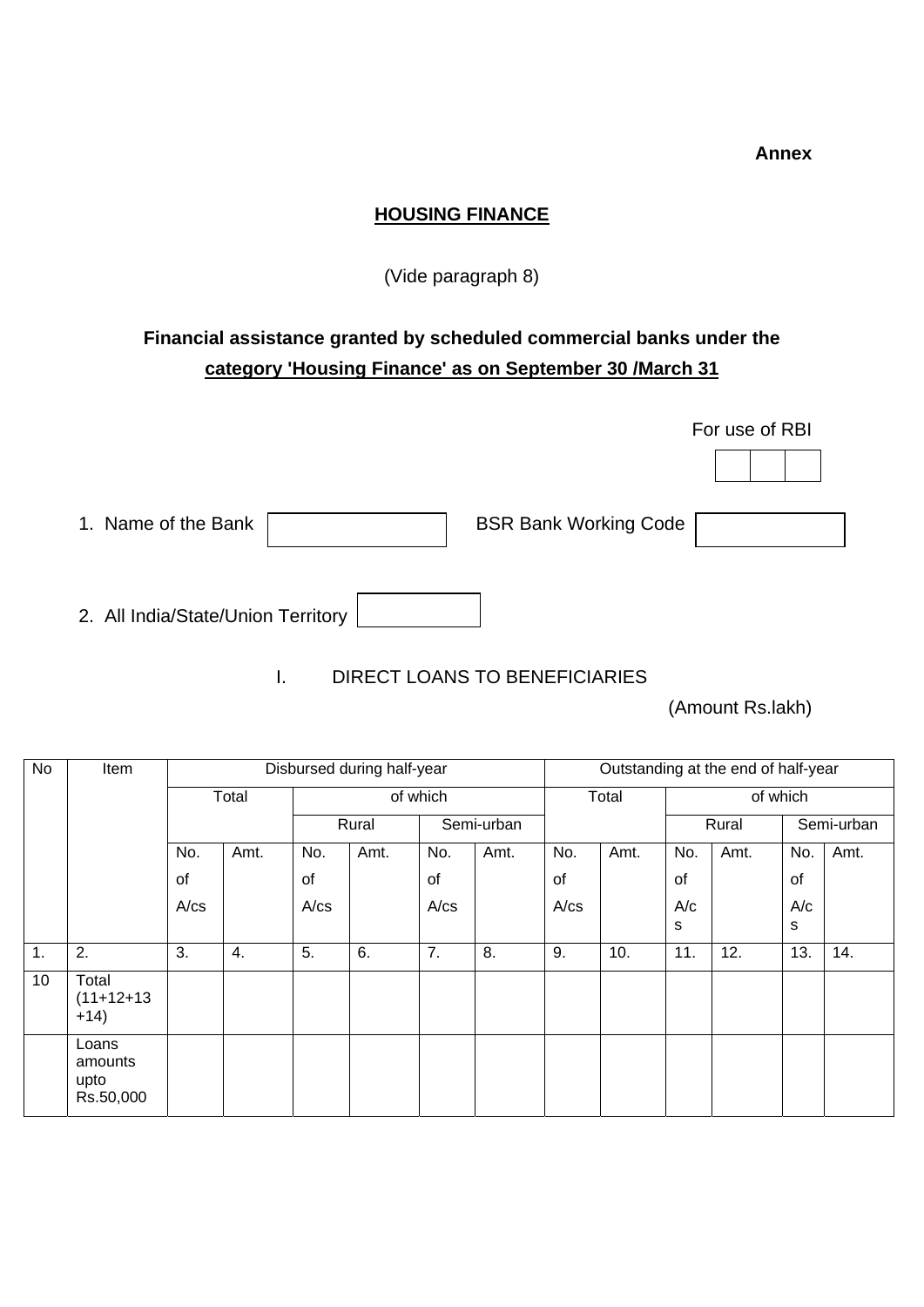| 1.  | 2.                                                                                                                                                                | 3. | 4. | 5. | 6. | 7. | 8. | 9. | 10. | 11. | 12. | 13. | 14. |
|-----|-------------------------------------------------------------------------------------------------------------------------------------------------------------------|----|----|----|----|----|----|----|-----|-----|-----|-----|-----|
| 11. | Individuals/groups<br>of individuals<br>(including co-<br>operative housing<br>societies)<br>belonging to<br>Scheduled<br>Castes<br>(SC)/Scheduled<br>Tribes (ST) |    |    |    |    |    |    |    |     |     |     |     |     |
| 12. | Individuals/groups<br>of individuals<br>(including co-<br>operative housing<br>societies) other<br>than SC/ST)                                                    |    |    |    |    |    |    |    |     |     |     |     |     |
|     | Loan amounts<br>above Rs.50,000                                                                                                                                   |    |    |    |    |    |    |    |     |     |     |     |     |
| 13. | Individuals/groups<br>of individuals<br>(including co-<br>operative housing<br>societies)<br>belonging to<br>Scheduled<br>Castes<br>(SC)/Scheduled<br>Tribes (ST) |    |    |    |    |    |    |    |     |     |     |     |     |
| 14. | Individuals/groups<br>of individuals<br>(including co-<br>operative housing<br>societies) other<br>than SC/ST                                                     |    |    |    |    |    |    |    |     |     |     |     |     |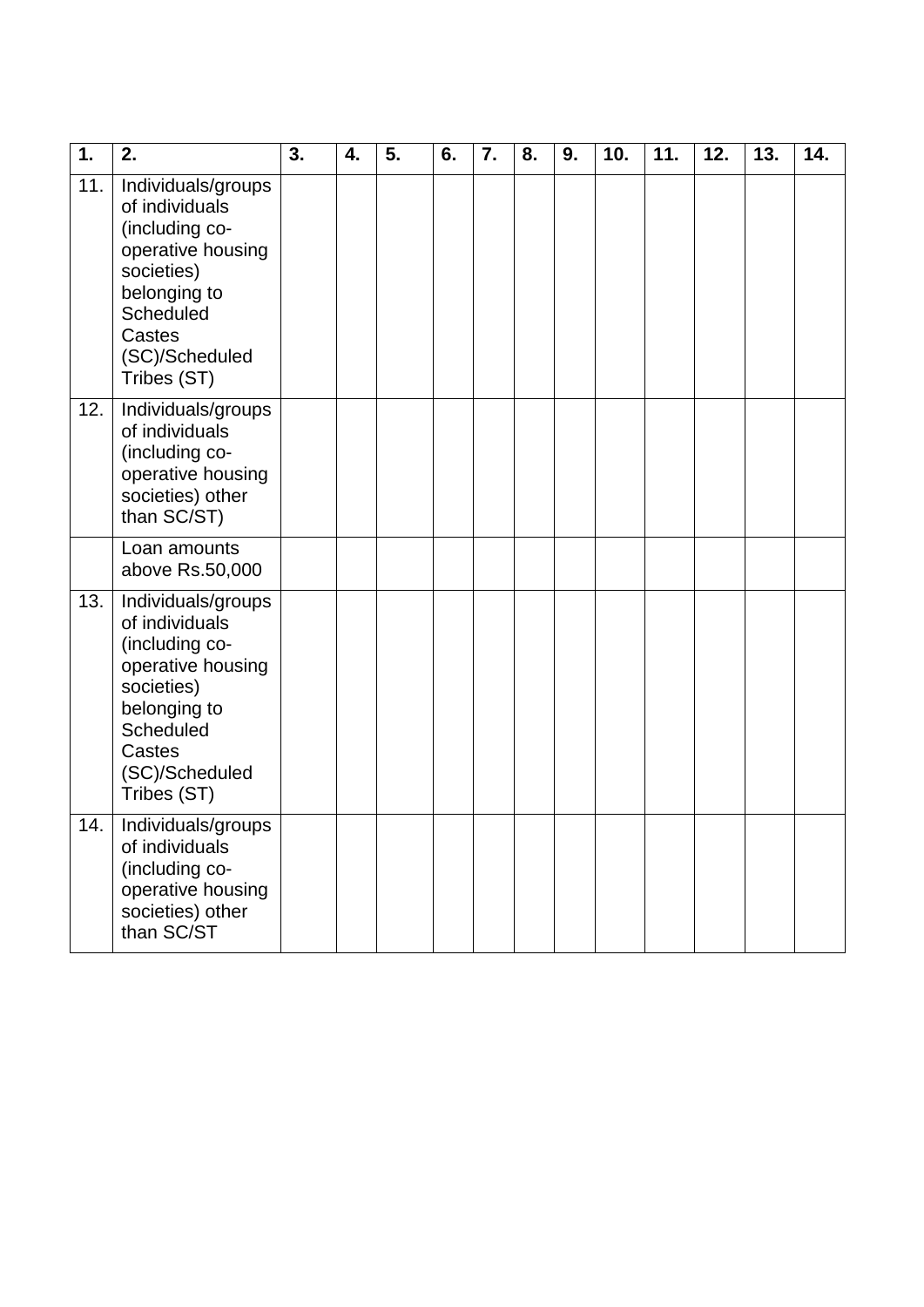|     |                                                          | Disbursed during |        | Outstanding at the |        |  |
|-----|----------------------------------------------------------|------------------|--------|--------------------|--------|--|
|     |                                                          | half-year        |        | end of half-year   |        |  |
| No. | Item                                                     | No.of<br>A/cs.   | Amount | No.of<br>$A/cs$ .  | Amount |  |
| 1.  | 2.                                                       | 3.               | 4.     | 5.                 | 6.     |  |
| 20. | Total (21+22+23+24+25+26)                                |                  |        |                    |        |  |
| 21. | <b>HUDCO</b>                                             |                  |        |                    |        |  |
| 22. | <b>State Housing Boards</b>                              |                  |        |                    |        |  |
| 23. | <b>Other State-level Agencies</b>                        |                  |        |                    |        |  |
| 24. | <b>Housing Finance Institutions</b><br>(other than HDFC) |                  |        |                    |        |  |
| 25. | <b>HDFC</b>                                              |                  |        |                    |        |  |
| 26. | <b>Others</b>                                            |                  |        |                    |        |  |
|     | Of which for SC/ST                                       |                  |        |                    |        |  |
| 30. | Total (31+32+33+34+35+36)                                |                  |        |                    |        |  |
| 31. | <b>HUDCO</b>                                             |                  |        |                    |        |  |
| 32. | <b>State Housing Boards</b>                              |                  |        |                    |        |  |
| 33. | <b>Other State-level Agencies</b>                        |                  |        |                    |        |  |
| 34. | <b>Housing Finance</b><br>Institutions (other than HDFC) |                  |        |                    |        |  |
| 35. | <b>HDFC</b>                                              |                  |        |                    |        |  |
| 36. | <b>Others</b>                                            |                  |        |                    |        |  |
| 40. | Sub-Total(10+20)                                         |                  |        |                    |        |  |
| 41. | Sub-Total(11+13+30)                                      |                  |        |                    |        |  |

## II. LENDING THROUGH AGENCIES/INSTITUTIONS (INDIRECT LENDING)